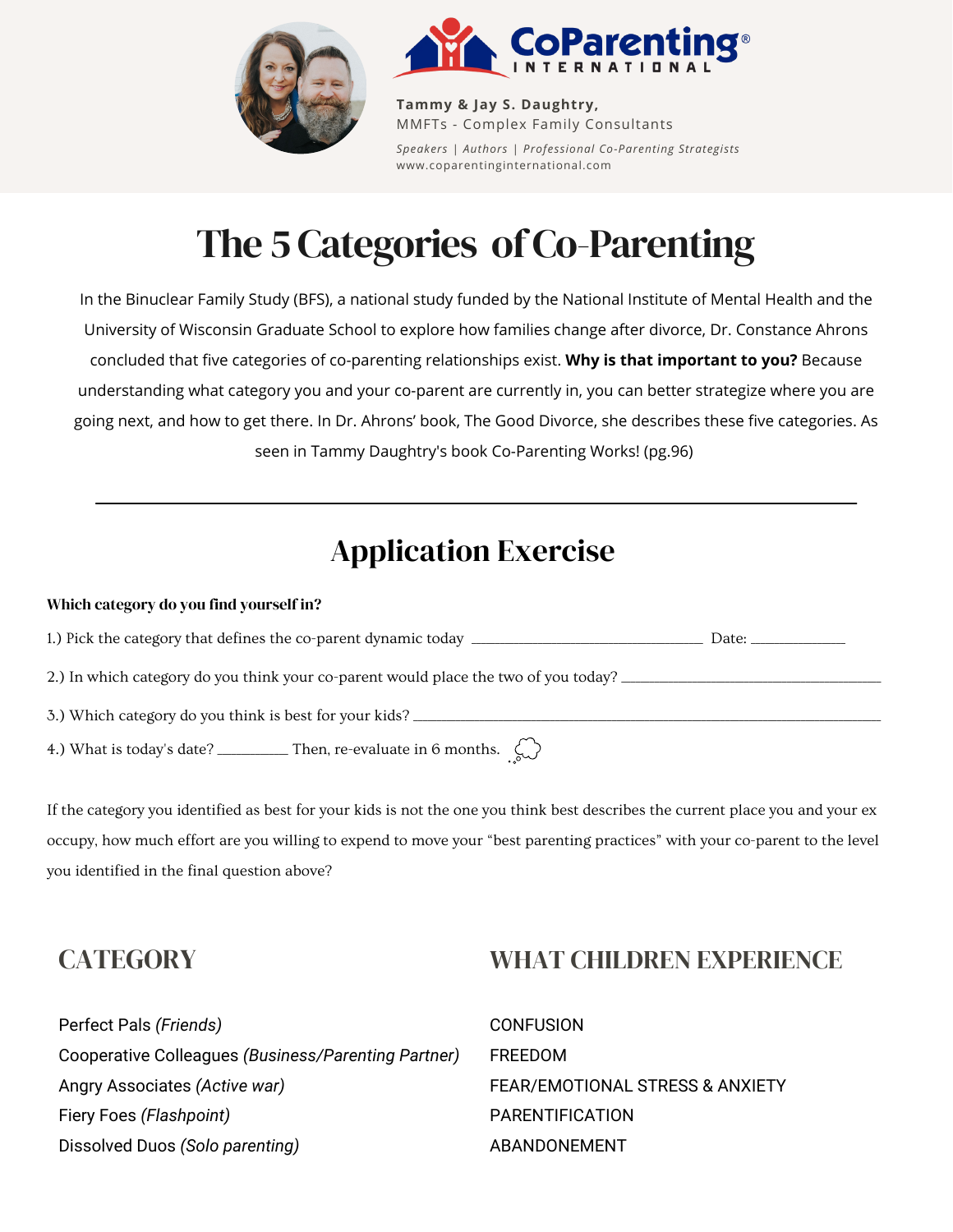Experts agree that Cooperative Colleagues is the most healthy co-parenting style for children—and also for co-parents. Some might have thought, at first read, that Perfect Pals seems ideal; but a Perfect Pals relationship between exes is confusing to the children—and, frankly, it's also emotionally confusing to the ex spouses. If you and your former spouse have divorced, then your emotional needs will be met elsewhere, and your family traditions will most likely be adjusted to your new lives. This is one of the hardest parts of starting new family legacies.

The key to successfully developing a Cooperative Colleagues relationship is for both co-parents to "compartmentalize" the relationship—to understand your reasons for working cooperatively. It isn't so that the two of you can help meet each other's emotional needs. It isn't to give the two of you a chance to share the intimate personal details of your new lives or to argue and fight at every ball game & ballet recital. The purpose is to co-parent your children forward into the most healthy and well-adjusted adults possible. To do so, you'll need to discuss schedules and financial matters. You'll need to have searching and thoughtful discussions of discipline and boundaries for each stage of life your children pass through, from potty training ideas to when they get their first cell phone or set of car keys. *\*\*Please never give your child a cell* phone or electronic device that allows them to get on-line before you discuss the game plan with your co-parent! The internet can be an educational experience or allow a child to roam the unhealthy landscape leading to *problems with pornography. Great kids find porn accidentally if co-parents are not pro-actively working together BEFORE giving an electronic device to the shared children.*

Co-parenting is real life, lived out in two homes by two caring co-parents who are committed to playing the game on the same TEAMM. The end adult matters most.

#### **HELPFUL WEBSITES FOR SCREEN TIME:**

- **Covenant Eyes:** https://www.covenanteyes.com/ \*\*use code "coparent" to receive a discount!

- **Bark.us:** https://www.bark.us/

- **Screen Strong:** https://screenstrong.com/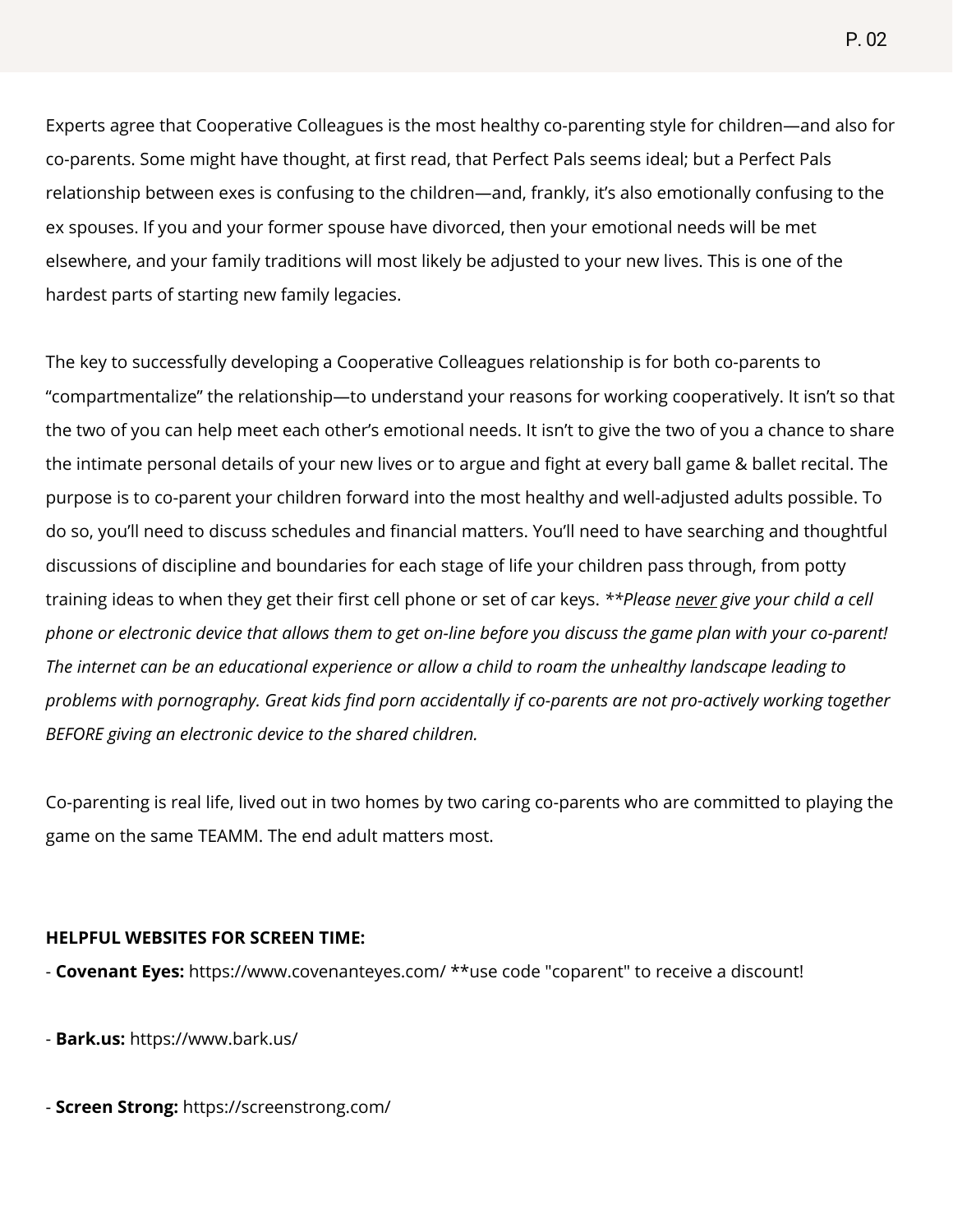### 01 Perfect Pals

(High interactors—high communicators). Perfect pals still call themselves good friends, even after divorce. Perfect pals stayed well connected, asking about each other's lives, activities, and feelings. They even asked for advice and helped each other out, as friends would. One couple in the study even continued to own a business together after the divorce. Perfect pals stayed connected with each other's extended families. All perfect pals had joint custody; some even spent many holidays together. A common pattern was that these couples followed this type of relationship early after the divorce, but grew more distant, though still friendly, as time passed.

## 02 Cooperative Colleagues

(Moderate interactors—high communicators). More of the couples in the study fell into this group than any other. Unlike perfect pals, cooperative colleagues did not consider themselves to be friends. Holidays were split according to a mutual agreement—not spent together. Cooperative colleagues talk often, always about the children or possibly extended family, not about their personal lives or feelings. In some cases, the dads had full custody, with the mother having visitation. Cooperative colleagues seem to have the ability to compartmentalize their relationship: They didn't confuse the issues connected to their marital relationship and those related to their parenting relationship. Their desire to provide the very best for their children trumped their own personal issues. Five years after divorce, 75 percent of these couples remained cooperative colleagues, even though most had remarried by that point.

### 03 Angry Associates

(Moderate interactors—low communicators). Twenty-five percent of the sample were

angry associates. Instead of being able to compartmentalize their anger about the past, they let it spread into related and even nonrelated issues. With each other they were generally tense and hostile, or even openly conflictual. Most of the custody arrangements were for sole custody. Even five years after divorce most couples were dissatisfied with how things were going. By that time, one-third had transitioned into cooperative colleagues, one-third to fiery foes, and one-third remained angry associates.

### 04 Fiery Foes

(Low interactors—low communicators). Twenty-five percent of the sample were fiery foes—

ex-spouses who rarely interacted. When they did talk, they usually ended up fighting. Their divorces tended to be highly litigious, and their legal battles often continued for many years after the divorce. They were not able to work out arrangements for the children without arguing, and many relied on third parties (lawyer, friend, or child) to settle their disagreements over each issue as it arose. Fiery foes were unable to remember the good times in their marriage; instead, they clung to the wrongs done to each other and even exaggerated them in order to keep building their case. Many of these ex-spouses exchanged their children at the door without saying a word.

#### 05 Dissolved Duos

Experts agree that Cooperative Colleagues is the most healthy co-parenting style for children—and also for co-parents. Some might have thought, at first read, that Perfect Pals seems ideal; but a Perfect Pals relationship between exes is confusing to the children—and, frankly, it's also emotionally confusing to the ex spouses. If you and your former spouse have divorced, then your emotional needs will be met elsewhere, and your family traditions will most likely be adjusted to your new lives. This is one of the hardest parts of starting new family legacies.

<sup>1</sup> Ahrons, C. (1994). The Good Divorce. New York, NY: HarperCollins Publisher.